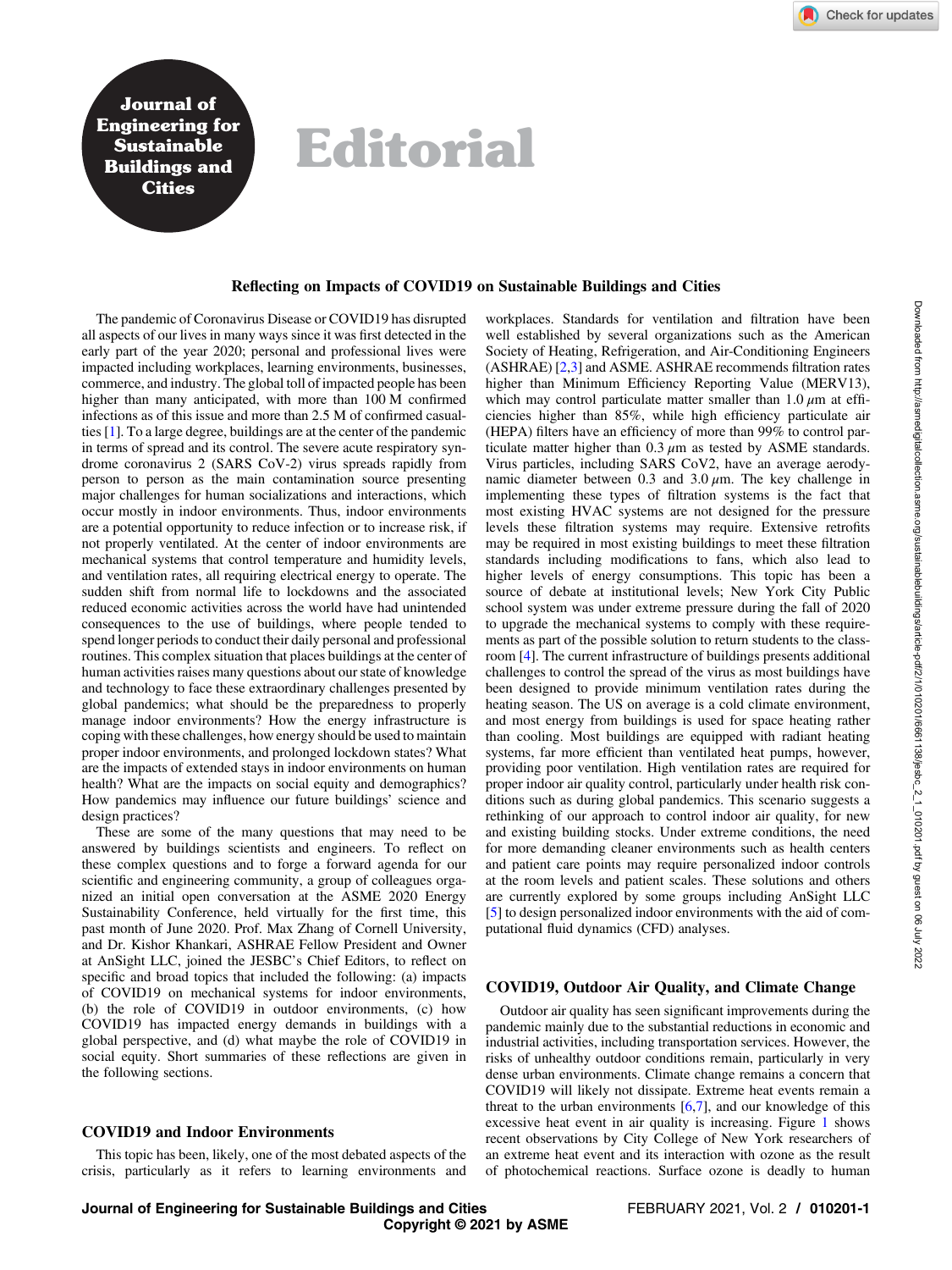<span id="page-1-0"></span>

Fig. 1 Observations of surface temperature and ozone levels during a heatwave in July 2018 in New York City. Top—spatial distribution of air quality (red—unhealthy) and bottom—time series of surface temperature and ozone levels in Manhattan (City College of New York Station).

health, impacting those more vulnerable to respiratory illnesses. One wonders about the possible impacts of these harsh outdoor conditions in populations with minimum resources to remain indoor, due to lack of HVAC systems during the pandemics, or the level of technology to manage these conditions as part of the mechanical ventilation and infiltration systems.

## COVID19 and Energy Demands

How the energy demands were impacted by the lockdowns, and in particular, the shifts in energy demands for the building sector is an issue of major practical and planning concerns. This question has been evaluated by a team from the University of Colorado Boulder led by Prof. Krarti, by analyzing energy demands changes pre and post-COVID19 with the limited available data, providing interesting insights into the impacts of the lockdowns for various sectors worldwide. Figure [2](#page-2-0) shows total electricity demand reductions by more than 25% in some countries [\[8\]](#page-3-0), consistent with more recent reports by the International Energy Agency [\[9\]](#page-3-0). Table [1](#page-2-0)

provides more specific data on the impact of lockdowns on the energy demand of the building sector for three countries, with a clear indication that an increase in energy demand of the residential building sector occurred due to the lockdowns while a slowdown of the commercial activities led to a decrease in their energy needs [[10\]](#page-3-0). This type of information suggests the need for continuous monitoring of energy demands at large scales and to use these new data streams to adapt our designs of the built environment to accommodate occupant behaviors including where they are spending most of their time conducting multiple activities, under healthy conditions. How can our future buildings be multi-functional and healthy?

#### COVID19 and Social Equity

The key issue of social equity as it relates to indoor environments has been exacerbated by the COVID19 crisis. People are being forced to spend more time indoors, where conditions may not be healthy due to the lack of adequate HVAC systems. This question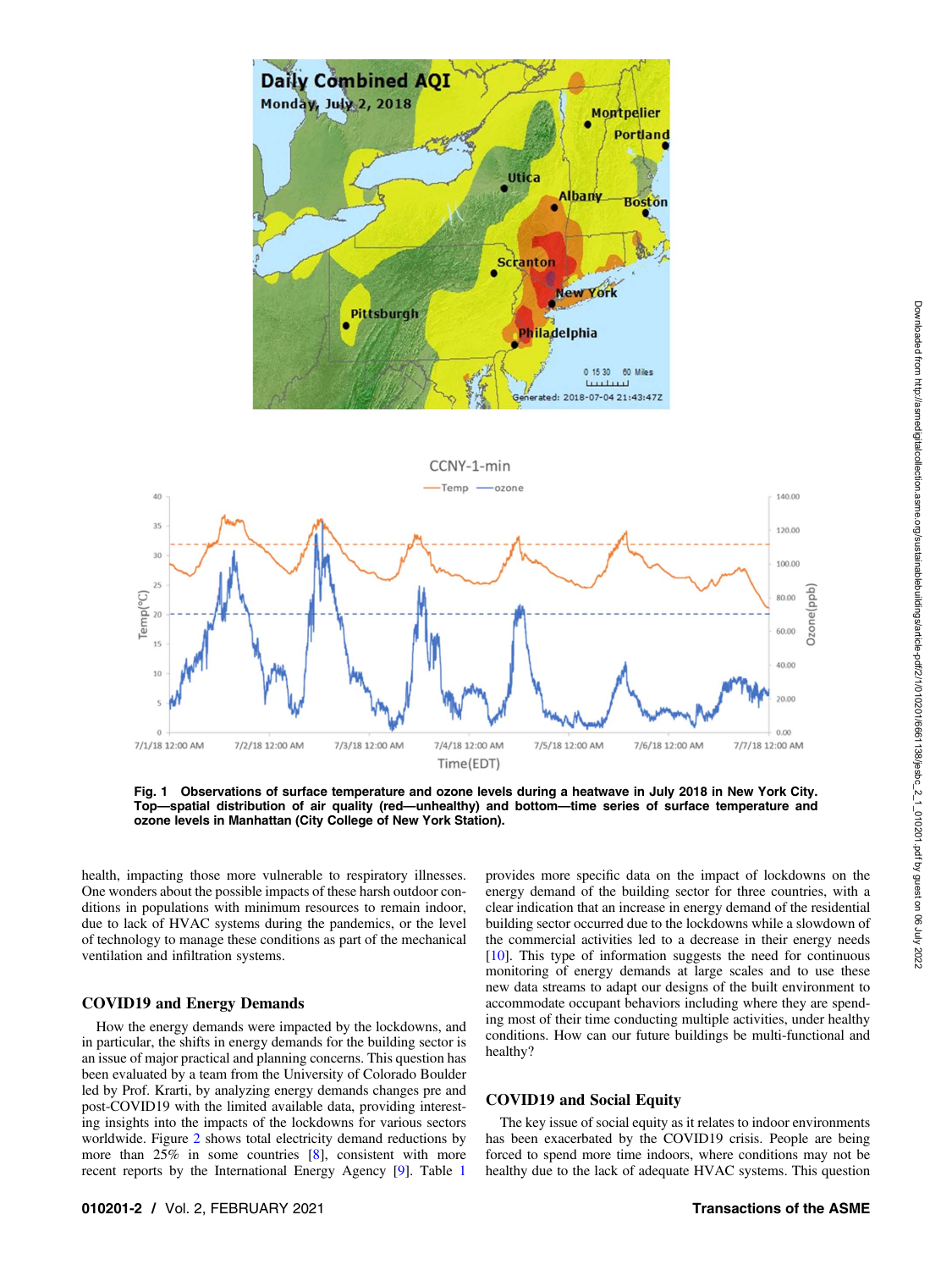Percent Change of Daily Electricity Consumption Relative to Pre-COVID - Countries

<span id="page-2-0"></span>

Fig. 2 Impacts of daily electricity demand reduction (pre-/post-COVIDD19) for selected countries

Table 1 Impact of COVID19 lockdowns on the energy demand of the building sector for selected countries

| Country/State   | Impact of electricity demand by sector $(+)$ is increase and $-$ decrease) |                   |              |              |                                                                                   |
|-----------------|----------------------------------------------------------------------------|-------------------|--------------|--------------|-----------------------------------------------------------------------------------|
|                 | All                                                                        | Residential       | Commercial   | Industry     | Period of analysis                                                                |
| Argentina       | $-20\%$                                                                    | NΑ                | $-18.2%$     | $-32.4\%$    | One week before and after lockdown                                                |
| Australia<br>UK | $+1\%$<br>$-15%$                                                           | $+14\%$<br>$+17%$ | $-7\%$<br>NA | $-1\%$<br>NA | One week before and after lockdown<br>Same periods for 2020 and the previous year |

has been started to be addressed by a few research teams including those from the City College of New York. A recent article suggested the role of socio-economics in the use of HVAC systems for New York City [\[11](#page-3-0)]. Figure 3 illustrates a synthesis of this study where the percentage of residents with HVAC ownership is geospatially presented, along with the economic burden that using HVAC systems during the summer season may represent to the residents. This analysis blends geospatial demographic data and socio-economic information along with building energy modeling. As we consider extended stay home periods due to COVID, these social discrepancies will be further reflected, demanding sociotechnical analysis and solutions to mitigate against the compounding challenges of climate change, low-income vulnerable communities, and global pandemics.



Fig. 3 Percentage of households with HVAC in New York City and projected associated cost of using HVAC systems as a function of income (source: Gamarro et al. [[11](#page-3-0)])